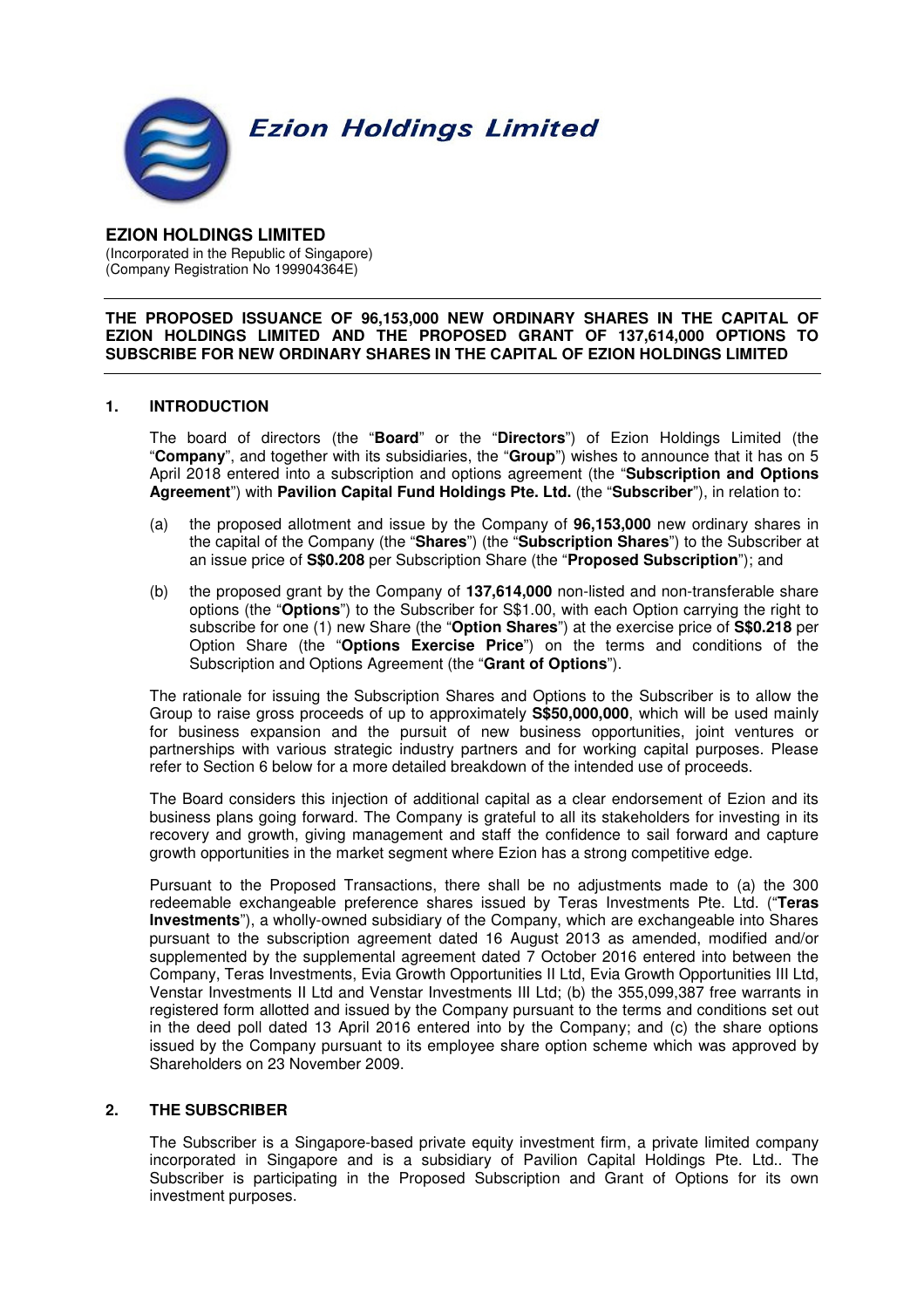The Subscriber does not hold any Shares of the Company as at the date of this announcement. Upon completion of the Proposed Subscription, the Subscriber will hold 96,153,000 Shares representing 4.43% of the enlarged share capital of the Company as at the date of this announcement. Assuming full exercise of the Options, the Subscriber will hold an aggregate of 233,767,000 Shares representing 10.13% of the enlarged share capital of the Company as at the date of this announcement.

The Subscriber is not related to any of the Directors, substantial shareholders of the Company, or their respective associates. The Subscriber is not a restricted person under Rule 812 of the Listing Manual of Singapore Exchange Securities Trading Limited (the "**SGX-ST**"), and is not acting in concert with any other shareholders of the Company.

There is also no connection (including business relationship) between the Company's directors or substantial shareholders and the Subscriber.

### **3. PRINCIPAL TERMS OF THE PROPOSED SUBSCRIPTION AND GRANT OF OPTIONS**

Pursuant to the Subscription and Options Agreement, the principal terms of the Proposed Subscription are summarised as follows:

| <b>Issue Price of</b><br><b>Subscription Shares</b>                            | The issue price per Subscription Share is S\$0.208. This is at a<br>premium of 5.58% to the volume weighted average price of the<br>Shares in respect of trades done on the SGX-ST on 8 August<br>2017, being the last full market day preceding the day on which<br>the Subscription and Options Agreement was signed.                                                                                                                                                                                                                                                                                                                         |  |
|--------------------------------------------------------------------------------|-------------------------------------------------------------------------------------------------------------------------------------------------------------------------------------------------------------------------------------------------------------------------------------------------------------------------------------------------------------------------------------------------------------------------------------------------------------------------------------------------------------------------------------------------------------------------------------------------------------------------------------------------|--|
| <b>Gross Proceeds to be</b><br>Raised from the<br><b>Proposed Subscription</b> | S\$19,999,824                                                                                                                                                                                                                                                                                                                                                                                                                                                                                                                                                                                                                                   |  |
| <b>Gross Proceeds to be</b><br><b>Raised from Grant of</b><br><b>Options</b>   | S\$29,999,852 (assuming the exercise of all the Options)                                                                                                                                                                                                                                                                                                                                                                                                                                                                                                                                                                                        |  |
| <b>Conditions Precedent</b>                                                    | The completion of the Proposed Subscription and the Grant of<br>Options shall be subject to, inter alia, the following:                                                                                                                                                                                                                                                                                                                                                                                                                                                                                                                         |  |
|                                                                                | the share issue mandate which was approved by the<br>a)<br>shareholders of the Company at the annual general meeting<br>of the Company held on 27 April 2017 being valid, subsisting<br>and adequate for the purpose of the allotment and issue of<br>the Subscription Shares and grant of Options as at the date of<br>completion ("Completion Date");                                                                                                                                                                                                                                                                                         |  |
|                                                                                | the submission of the additional listing application and the<br>b)<br>receipt of the approval in-principle from the SGX-ST for the<br>listing and quotation of the Subscription Shares and the<br>Option Shares on the Official List of the SGX-ST, and the<br>same not being revoked or amended, and where such<br>approval is subject to conditions, such conditions being<br>reasonably acceptable to the Company and the Subscriber,<br>and to the extent that any conditions to such approval are<br>required to be fulfilled on or before Completion, they are so<br>fulfilled to the satisfaction of the SGX-ST or so waived by<br>them; |  |
|                                                                                | there having been no occurrence of any event or discovery of<br>C)<br>any fact rendering any of the warranties in the Subscription<br>and Options Agreement untrue or incorrect in any material<br>respect as at the Completion Date as if they had been given<br>again on the Completion Date; and                                                                                                                                                                                                                                                                                                                                             |  |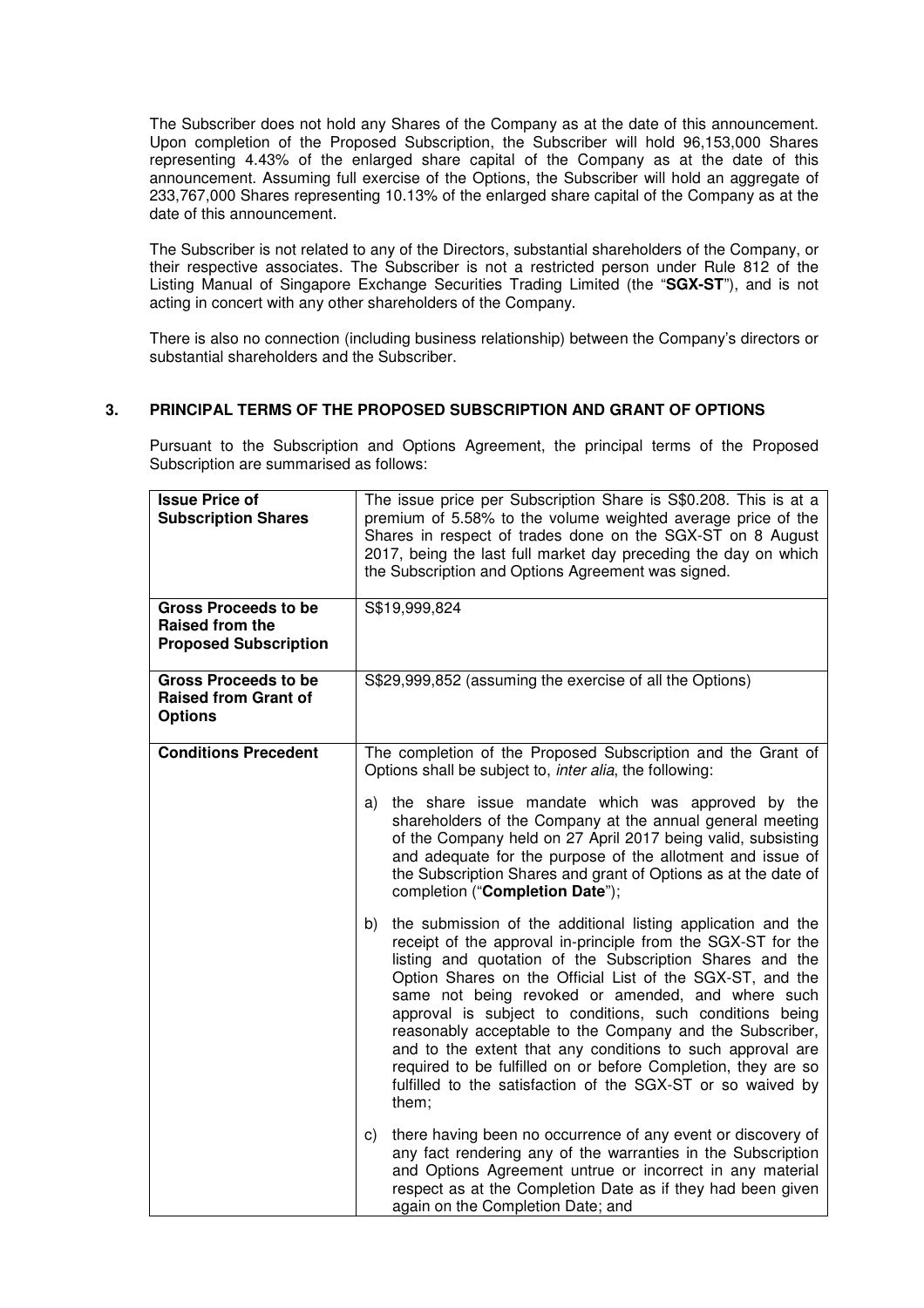| Representations,<br><b>Warranties and</b><br>Undertakings | the Company and the Subscriber not being in breach of any<br>d)<br>of the undertakings and the covenants in the Subscription and<br>Options Agreement as at the Completion Date.<br>Each of the Company and the Subscriber<br>have, in the<br>and Options Agreement, provided<br>Subscription<br>such<br>representations, warranties and undertakings as are customary<br>for transactions of the nature of the Proposed Subscription or<br>other similar transactions. |
|-----------------------------------------------------------|-------------------------------------------------------------------------------------------------------------------------------------------------------------------------------------------------------------------------------------------------------------------------------------------------------------------------------------------------------------------------------------------------------------------------------------------------------------------------|
| Status of the<br><b>Subscription Shares</b>               | The Subscription Shares, when issued by the Company, will rank<br>pari passu in all respects with and carry all rights similar to the<br>then existing ordinary shares of the Company, save that they will<br>not rank for any dividends, rights, allotments or other distributions,<br>the record date for which falls before the date of issue of the<br>Subscription Shares.                                                                                         |
| <b>Long Stop Date</b>                                     | If the Conditions Precedent are not satisfied by 19 April 2018 (or<br>such other date as may be mutually agreed between the Parties),<br>the Subscription and Options Agreement shall terminate.                                                                                                                                                                                                                                                                        |

Pursuant to the Subscription and Options Agreement, the principal terms of the Grant of Options are summarised as follows:

| <b>Aggregate Number of</b><br><b>Options</b>                                                                                  | 137,614,000 Options                                                                                                                                                                                                                                                                                                                                                                                                          |
|-------------------------------------------------------------------------------------------------------------------------------|------------------------------------------------------------------------------------------------------------------------------------------------------------------------------------------------------------------------------------------------------------------------------------------------------------------------------------------------------------------------------------------------------------------------------|
| <b>Exercise Rights of</b><br><b>Options</b>                                                                                   | Each Option entitles the holder of the Option to subscribe for one<br>(1) Option Share at the Options Exercise Price.                                                                                                                                                                                                                                                                                                        |
| <b>Options Exercise Price</b>                                                                                                 | S\$0.218 for each Option Share. This is at a premium of 10.66% to<br>the volume weighted average price of shares of the Company in<br>respect of trades done on the SGX-ST on 8 August 2017, being<br>the last full market day preceding the day on which the<br>Subscription and Options Agreement was signed.                                                                                                              |
| <b>Exercise Period</b>                                                                                                        | The period commencing on and including the date of issue of the<br>Options and expiring on the third anniversary of the date of issue<br>of the Options, unless such date is a date on which the register of<br>members is closed or is not a market day, in which event, such<br>period shall end on the date prior to the closure of the register of<br>members or immediate preceding market day (as the case may<br>be). |
| <b>Gross Proceeds to be</b><br><b>Raised from Grant of</b><br><b>Options (assuming the</b><br>exercise of all the<br>Options) | S\$29,999,852 (assuming the exercise of all the Options)                                                                                                                                                                                                                                                                                                                                                                     |
| <b>Status of the Option</b><br><b>Shares</b>                                                                                  | The Option Shares, when issued by the Company, will rank pari<br>passu in all respects with and carry all rights similar to the then<br>existing ordinary shares of the Company, save that they will not<br>rank for any dividends, rights, allotments or other distributions, the<br>record date for which falls before the date of issue of the Option<br>Shares.                                                          |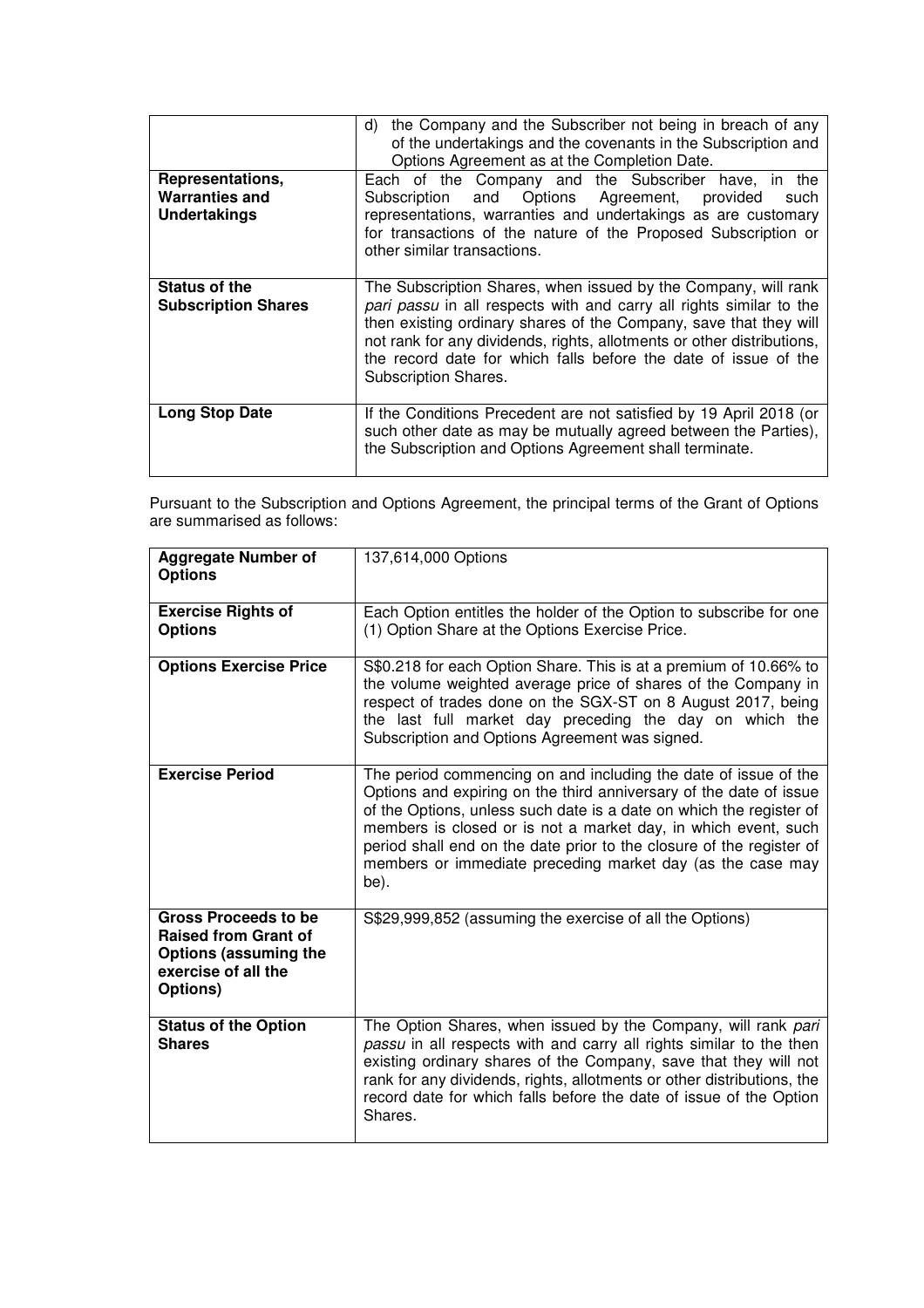| <b>Adjustments</b>          | The Options Exercise Price and the number of Options are<br>subject to certain anti-dilution adjustments under certain<br>circumstances provided for in the terms and conditions of the<br>Options. Such circumstances relate to, inter alia:<br>issue by the Company of Shares credited as fully paid-up by<br>a)<br>way of capitalisation of profits or reserves;<br>a capital distribution made by the Company to Shareholders;<br>b)<br>an offer or invitation made by the Company to its<br>C)<br>Shareholders whereunder they may acquire or subscribe for<br>Shares by way of rights; or<br>d)<br>any consolidation, subdivision or conversion of Shares. |  |
|-----------------------------|------------------------------------------------------------------------------------------------------------------------------------------------------------------------------------------------------------------------------------------------------------------------------------------------------------------------------------------------------------------------------------------------------------------------------------------------------------------------------------------------------------------------------------------------------------------------------------------------------------------------------------------------------------------|--|
| <b>Notice of Expiration</b> | The Company shall, not later than one (1) month before the expiry<br>of the Exercise Period, announce the same on the SGXNet.<br>Additionally, the Company shall, not later than one (1) month<br>before the same, take reasonable steps to notify the Subscriber in<br>writing of the expiry date and such notice shall be delivered<br>personally or by post to the address of the Subscriber.                                                                                                                                                                                                                                                                 |  |
| <b>Alteration to Terms</b>  | No material alteration to the terms of the Options after the issue<br>thereof to the advantage of the Subscriber shall be made, unless<br>the alterations are made pursuant to the terms and conditions of<br>the Options or the prior approval of Shareholders in general<br>meeting has been sought.                                                                                                                                                                                                                                                                                                                                                           |  |
| <b>Others</b>               | The Grant of Options is subject to the same Conditions<br>Precedent, Representations, and Warranties and Undertakings,<br>and Long Stop Date as the Proposed Subscription.                                                                                                                                                                                                                                                                                                                                                                                                                                                                                       |  |

# **4. AUTHORITY TO ISSUE SUBSCRIPTION SHARES**

The authority to issue the Subscription Shares and Options was obtained pursuant to a general mandate (the "**General Mandate**") approved by the shareholders of the Company by way of an ordinary resolution at the annual general meeting of the Company held on 27 April 2017 (the "**AGM**"). The General Mandate authorises the Directors to allot and issue new shares not exceeding 50% of the total number of issued shares (excluding treasury shares) as at the date of the AGM, of which the aggregate number of shares to be issued other than on a pro-rata basis to the existing shareholders shall not exceed 20% of the Company's total number of issued shares (excluding treasury shares).

As at the date of the AGM, the issued and paid-up share capital of the Company (excluding treasury shares) (the "**Previous Share Capital**") comprised 2,073,843,405 shares. According to the terms of the general mandate, the aggregate number of shares to be issued other than on a pro-rata basis to existing shareholders shall not exceed 414,768,681 Shares, being 20% of such Previous Share Capital.

The allotment and issue of the Subscription Shares and Options is within the limits of the General Mandate as no Shares have been set aside for allotment and issue by the Company under the General Mandate.

Shareholders' approval will not be required for the Proposed Subscription and Grant of Options and the Company will not be seeking the approval of shareholders for the Proposed Subscription and Grant of Options.

The Company does not expect any change in control of the Company arising from the issue of the Subscription Shares and Options.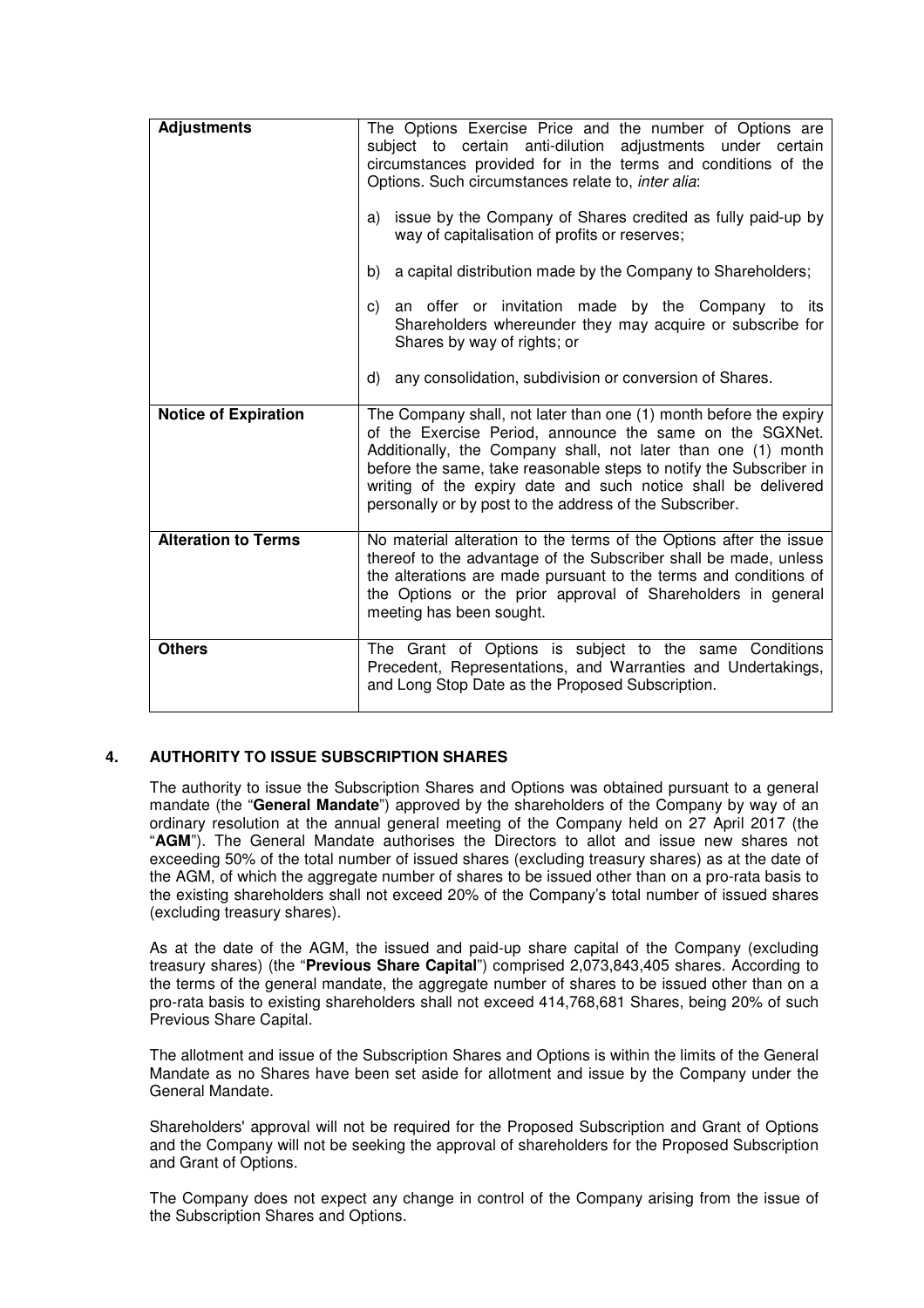### **5. NO PROSPECTUS OR OFFER INFORMATION STATEMENT**

The Proposed Subscription and Grant of Options will be undertaken pursuant to a private placement exemption under Section 272B of the Securities and Futures Act (Chapter 289) of Singapore. As such, no prospectus or offer information statement will be issued by the Company and/or lodged with the SGX-ST in connection with the Proposed Subscription and Grant of Options.

#### **6. USE OF PROCEEDS**

The estimated net proceeds from the Proposed Subscription, after deducting estimated expenses pertaining to the Proposed Subscription, would be approximately S\$19,600,000 (the "**Subscription Proceeds**"). The Group, after taking into account its working capital position, intends to apply the Net Proceeds as follows:

| <b>Use of Subscription Proceeds</b>                                                                                                                                                                                                                                                                                                                                                                                                                                                        | <b>Amount (S\$'000)</b> | Percentage of<br><b>Net Proceeds</b> |
|--------------------------------------------------------------------------------------------------------------------------------------------------------------------------------------------------------------------------------------------------------------------------------------------------------------------------------------------------------------------------------------------------------------------------------------------------------------------------------------------|-------------------------|--------------------------------------|
| Business expansion or the pursuit of new<br>1)<br>business opportunities, including but not limited<br>to, capital contributions or investments into joint<br>ventures or partnerships with various strategic<br>partners                                                                                                                                                                                                                                                                  | 11,600 to 13,600        | 59.18% to 69.39%                     |
| Repayment of certain contributions made by<br>2)<br>some of the Company's secured lenders<br>(including contributions towards corporate<br>overheads and coupon payments for the Series<br>004 S\$60,000,000 4.60% notes due 2018<br>SG57D3995685) ("Series<br>(ISIN:<br>004<br><b>Securities</b> ") and Series 006 S\$55,000,000<br>5.10% notes due 2020 (ISIN: SG6PB3000008)<br>("Series 006 Securities") issued under the<br>S\$1,500,000,000 Multicurrency Debt Issuance<br>Programme) | 6,000 to 6,100          | 30.61% to 31.12%                     |
| 3)<br>General working capital purposes                                                                                                                                                                                                                                                                                                                                                                                                                                                     | 0 to 1,900              | 0% to $9.69%$                        |
| Total                                                                                                                                                                                                                                                                                                                                                                                                                                                                                      | 19,600                  | 100%                                 |

The estimated net proceeds from the Grant of Options, after deducting estimated expenses pertaining to the Proposed Subscription and Grant of Options, would be approximately S\$29,400,000 (the "**Option Proceeds**"). As and when the Options are exercised, the Option Proceeds may, at the discretion of the Directors, be applied towards business expansion or the pursuit of new business opportunities, including but not limited to, capital contributions or investments into joint ventures or partnerships with various strategic partners, working capital and/or such other purposes as the Directors may deem fit.

Pending the deployment for the uses identified above, the Subscription Proceeds and Option Proceeds (collectively, the "**Net Proceeds**") may be deposited with banks and/or financial institutions or invested in money market instruments and/or securities, or used for any other purpose on a short-term basis, as the Directors may in their absolute discretion deem fit.

The Company will make periodic announcements on the utilisation of Net Proceeds as and when such funds are materially disbursed, and provide a status report on the use of the Net Proceeds from the Proposed Subscription and Grant of Options in the Company's half and full year financial statements issued under Rule 705 of the Listing Manual of the SGX-ST and its annual reports. Where the Net Proceeds have been used for working capital purposes, the Company will disclose a breakdown with specific details on how the Net Proceeds have been applied in the announcements and status reports. Where there is any material deviation from the stated use of Net Proceeds, the Company will announce the reasons for such deviation.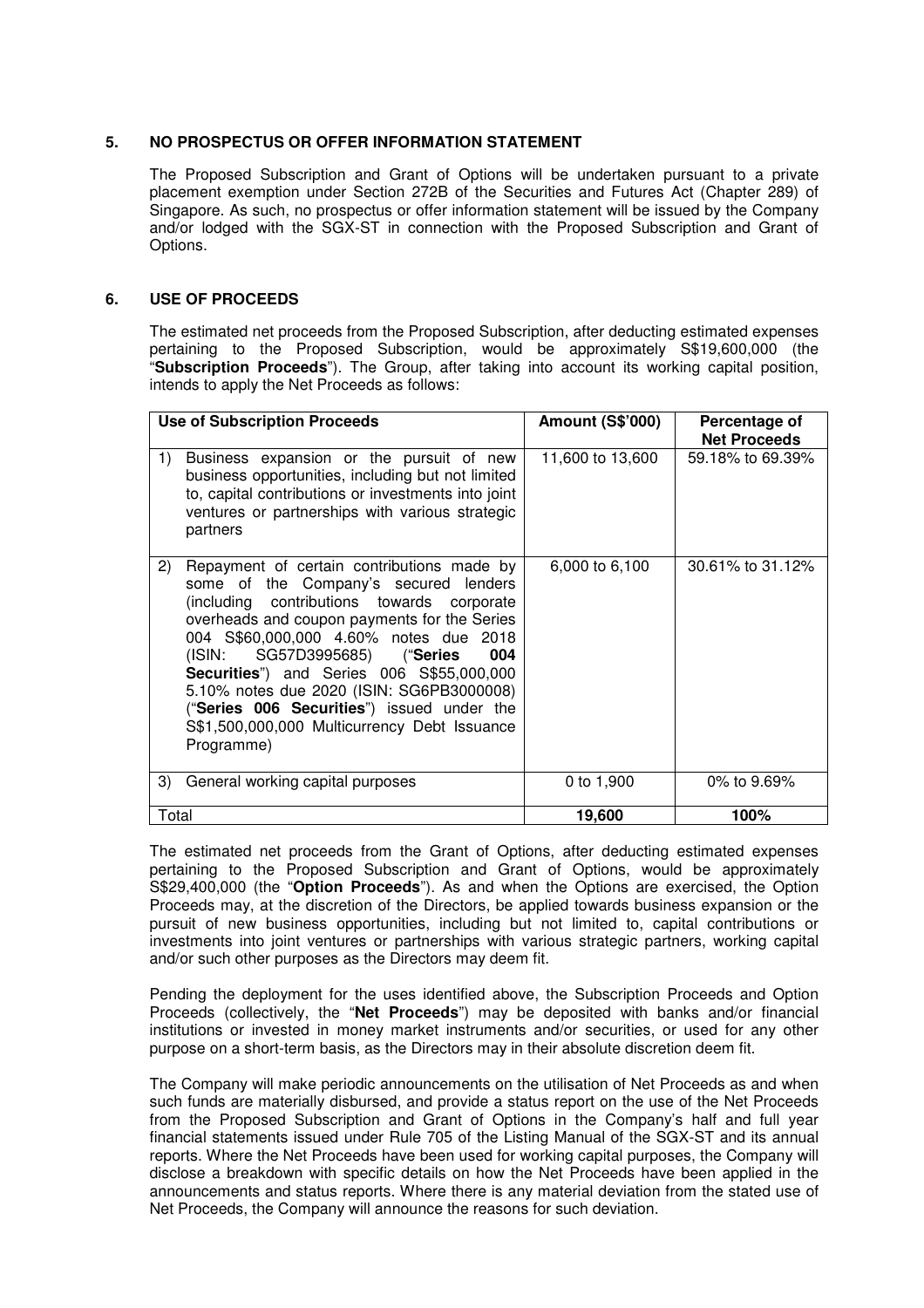The Directors are of the opinion that, after taking into consideration its present banking facilities and the Net Proceeds, the working capital available to the Group is sufficient to meet its present requirements.

## **7. FINANCIAL EFFECTS**

The financial effects of the Proposed Subscription and Grant of Options as set out below are strictly for illustrative purposes and are not indicative of the actual financial position and results of the Company or its subsidiaries following the Proposed Subscription and Grant of Options.

As at the date of this Announcement, the issued and paid up share capital of the Company is approximately S\$848,615,128.75 divided into 2,073,843,405 Shares. Upon completion of the Proposed Subscription and Grant of Options, and the allotment and issuance of the Subscription Shares and Option Shares, the Company will have an enlarged issued share capital of approximately S\$897,615,128.75 comprising 2,307,610,405 Shares (assuming the Options have been fully exercised). The Subscription Shares and Option Shares when issued represent approximately 11.27% of the issued share capital of the Company as at the date of this Announcement prior to the Proposed Subscription and Grant of Options and would represent approximately 10.13% of the enlarged issued share capital of the Company after the completion of the Proposed Subscription and Grant of Options.

Based on the latest audited financial results announcement of the Group for the financial year ended 31 December 2017, and assuming that the Group raises net proceeds of approximately S\$49,000,000 from the issue of 96,153,000 Subscription Shares and exercise of all Options, the effect on the Group's net tangible assets ("**NTA**") per share and earnings per share ("**EPS**") will be as follows:

### **7.1. Net Tangible Assets per Share**

Assuming that the Proposed Subscription and Grant of Options were completed on 31 December 2017, and further assuming full exercise of all Options, the effects of the Group's NTA per share would be as follows:

|                             | <b>Before Issue of Subscription</b><br><b>Shares and Option Shares</b> | <b>After Issue of Subscription</b><br><b>Shares and Option Shares</b> |
|-----------------------------|------------------------------------------------------------------------|-----------------------------------------------------------------------|
| <b>NTA (US\$'000)</b>       | 304,826                                                                | 341,862                                                               |
| Number of shares            | 2,073,843,405                                                          | 2,307,610,405                                                         |
| NTA per share<br>(US cents) | 14.70                                                                  | 14.80                                                                 |

### **7.2. Earnings per Share**

Assuming that the Proposed Subscription and Grant of Options was completed on 1 January 2017, and further assuming full exercise of all Options, the effects of the Group's EPS would be as follows:

|                                                                                               | <b>Before Issue of Subscription</b><br><b>Shares and Option Shares</b> | <b>After Issue of Subscription</b><br><b>Shares and Option Shares</b> |
|-----------------------------------------------------------------------------------------------|------------------------------------------------------------------------|-----------------------------------------------------------------------|
| Profit After Tax and<br>Minority Interest<br>(after distributions to<br>Perpetual Securities) | (1,025,236)                                                            | (1,025,236)                                                           |
| (US\$'000)<br>Weighted<br>Average<br>Number of<br>shares<br>(million)                         | 2.073.843.405                                                          | 2,307,610,405                                                         |
| EPS (US Cents)                                                                                | (49.44)                                                                | (44.43)                                                               |